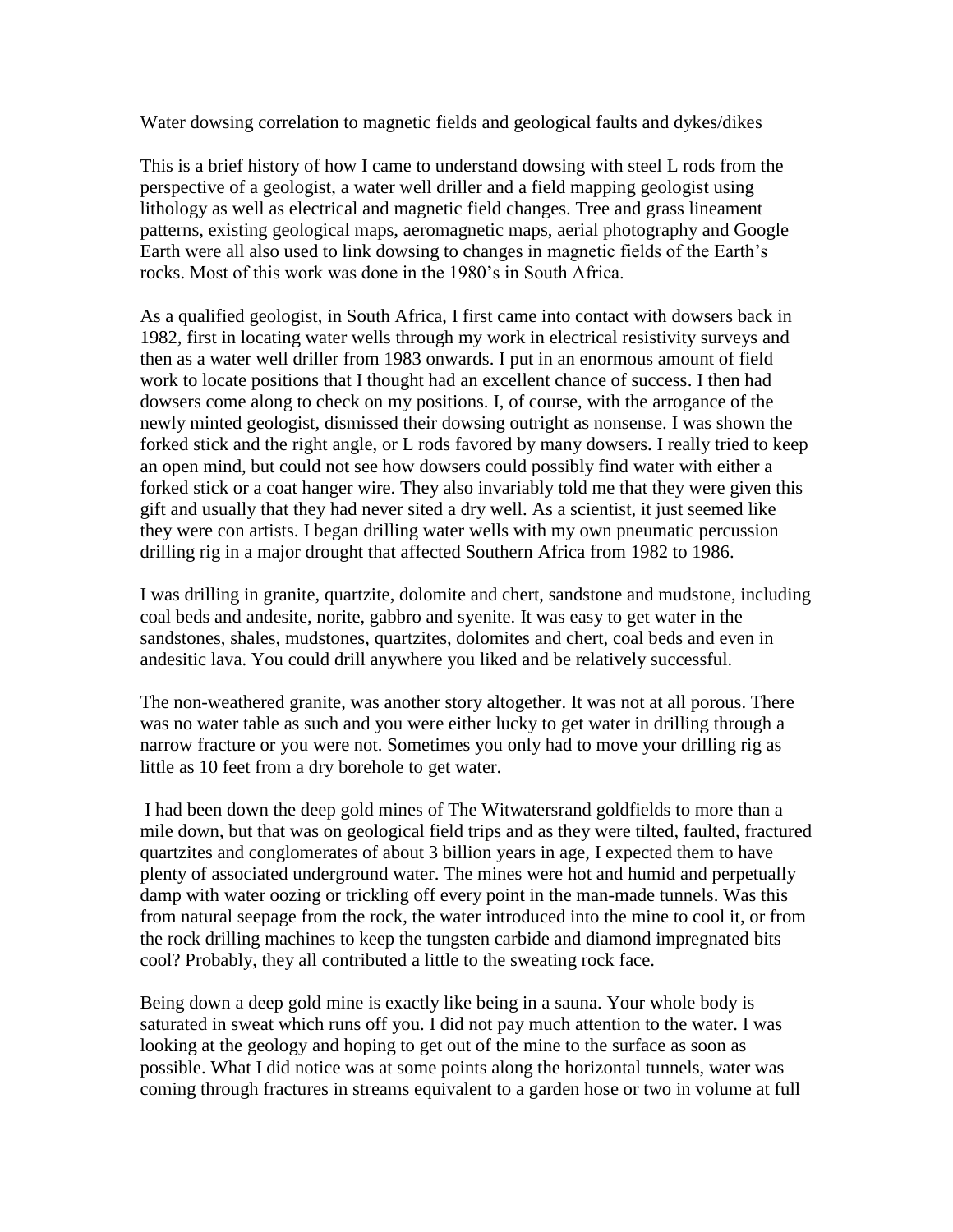blast. These are the so called veins or underground streams I was later to hear about from all the earnest dowsers. They were neither veins of water as in capillaries nor streams. This was hard fractured quartzite. It was not a sponge zone of decomposed sandstone that one might call a water table. The water was moving out of the pressurized fractures of solid rock into the open tunnels we were walking along. The fractures carried most of the water. There were NO visible holes in the rock. This was my understanding of how things looked deep underground from actually being there. Dolomite, limestone and chalk formations are an exception, where you do get huge tunnels, underground rivers and gigantic water filled chambers and lakes.

So, back to looking for water in dry, non-weathered, occasionally fractured and intruded granite. This type of granite batholith is often called massive, because it is generally all the same in crystal chemistry, feldspar quartz and some micas and occasional amphiboles and magnetite.

If you were successful, in your location or siting of water wells, you might encounter a thin fracture of one to four inches at some depth that had some water, but most fractures were dry and did not have water. A fracture was composed of decomposed rock and was not necessary an actual hole or crevice in the rock. In drilling with pneumatic percussion drilling hammers and tungsten carbide bits, you are smashing the granite to pieces and getting out chips of rock, the size of your fingernail. When you intersected a fracture, often a pegmatite one, the crystal fragments that were blown out the borehole could be up to a couple of inches in size. These were of course just enlarged crystals of granite, composed of feldspar and quartz and some bigger flakes of micas, with weathering of the feldspar and trace amphiboles taking place to give small amounts of brownish yellowgreen epidote. The white gray granite, now took on a brownish yellow weathered tinge, the same color you see when walking across granite outcrops, almost anywhere on the planet.

I was locating my own wells using electrical resistivity and then drilling those locations. Many of the other drillers were drilling randomly or calling in dowsers so that they could not be blamed if it was a dry well.

These were desperate times. There was no rainfall and the dams were drying up. I began to understand though my electrical resistivity surveys and drilling that the fractures containing some water were usually located from 70 foot to 140 foot in depth and that the deeper I drilled into the granite, after that 140 feet, the more I was wasting my time and the client's money. My competition had fancy new high pressure, high cubic foot per minute Ingersoll Rand, Sullair and Atlas Copco compressors and they were just drilling to make money. They would, for example, drill 3 one thousand foot boreholes into solid granite and get no water on a half an acre and move on and repeat the exercise at the next location. It was called "drilling for metres", not water, as they were paid per meter.

I would be called in after the dry boreholes had been drilled, as my reputation of being generally successful expanded. In the built up neighborhoods where it was impossible to use magnetometers or electrical resistivity, I would get the clients to dig trenches across their property about 3 feet deep and look for larger crystals of quartz and feldspar,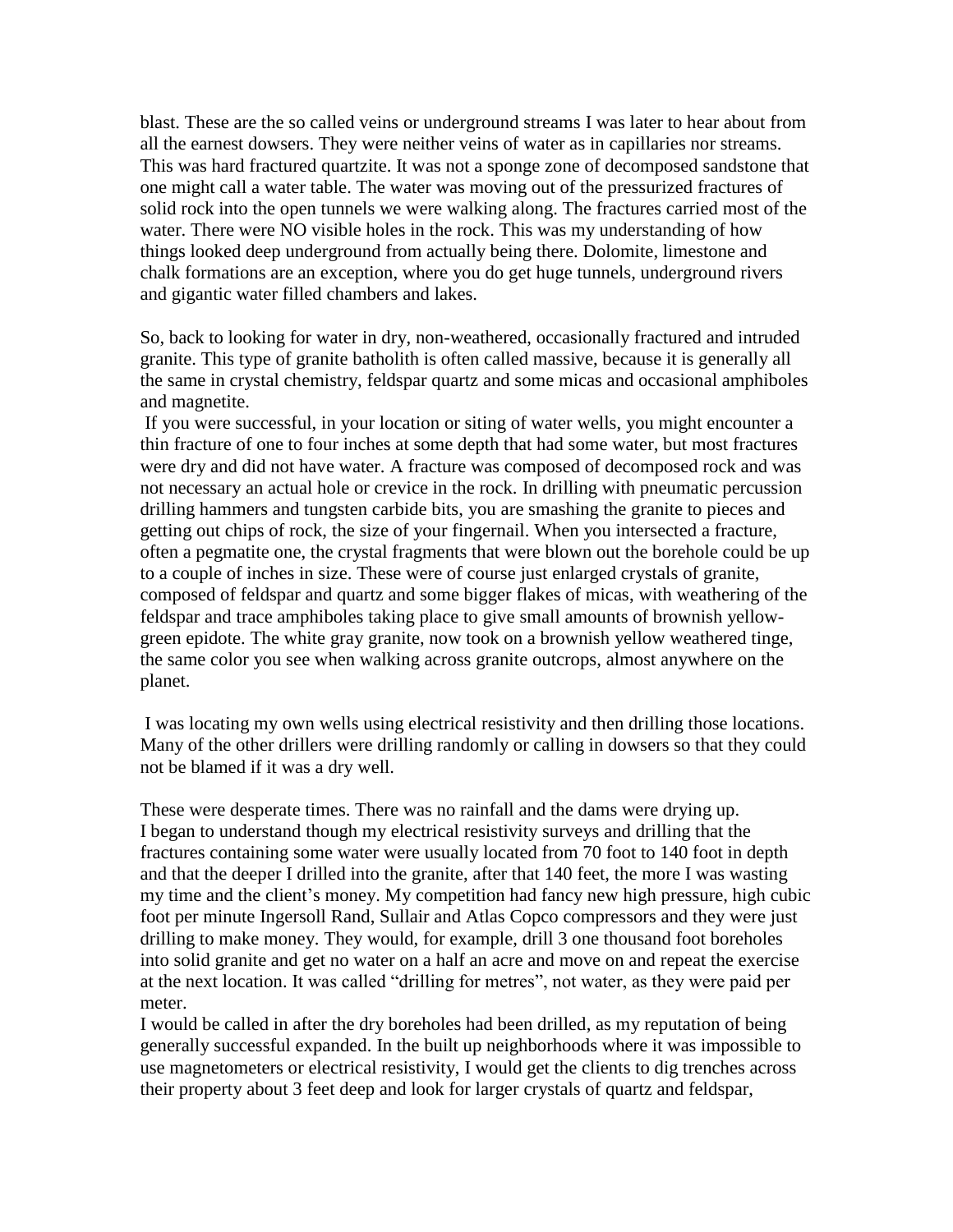hopefully giving us a pegmatite fault which would usually be more weathered and have a better chance of giving us more water than the non-weathered massive granite.

This worked relatively well and I began to get more jobs from clients who had already drilled two or three dry wells. I told them that they had to stop drilling into nonweathered granite and stop by 40 to 60 meters(130 to 200 feet) and then try somewhere else. Only weathered fractured granite had some chance of producing water. Drilling on the tops of decomposed granite hillsides, one was invariably more successful than drilling down next to the dry river beds on solid exposed granite. One could get 150 feet of deeply decomposed granite (DG) that looked just like river sand and was sold to the public as "river sand" for building purposes. These top of the hill sites often produced the most water from a well. I only ever drilled two artesian wells in granite. These wells kept flowing out the top for years afterwards. The one for my father in law is still flowing out the top after 30 years, having been drilled there in 1986. It is located in the suburb of Rivonia, Johannesburg where Nelson Mandela was put on trial for treason from 1963 to 1964. This well was located about halfway up the hill, with water being encountered at about 70 feet and artesian water at about 140 feet in depth. Throughout the good and bad rainfall years, it has never stopped flowing. I never expected to get artesian water in granite.

I was not at all impressed by the dowsers or the few geologists who had migrated into hydrogeology from field geology. I think we were all trained in the mythical water table at school and college that applies only to alluvial sediments and soft rock sandstones and mudstones. In reality, water in hard rock terrains can be uncorrelated in depth, potability and age, where you might find one well with a static water level at 60 feet. Another at 130 feet and another well that is actually artesian in granite. These wells all might be within 300 feet of each other with little topographic height difference. I call this the 'fracture water table.' Some fractures may contain arsenic, while others have none. Greater countrywide age dating of underground water has to be done if we are ever to understand our water resources and how quickly they are being replaced. I fear we are mining our water resources on a large scale, especially in the arid south west of the USA. Some of the underground water has not seen our upper atmosphere in more than a million years according to radiometric age dating techniques. Pumping this water out, from water wells, is simply mining it. Those fractures have not been replenished by rainfall in more than a million years.

The drillers in South Africa loved outside diviners and dowsers, not affiliated with their companies. As the drillers said, they were "drilling for metres, not water." They were being paid per meter to drill as quickly and as economically, for them, as possible. Many dowsers did not understand granite and thought that the deeper you drilled, the more likely you were to get water when in fact it was totally the opposite. The diviners wanted to save face in front of the client, so having selected a position kept telling the drillers to drill deeper. The dry borehole ended when the driller ran out of drill pipe or the next client was threatening to use another drilling company. The drillers loved this interplay between diviner and client as long as the drilling meters kept rolling in.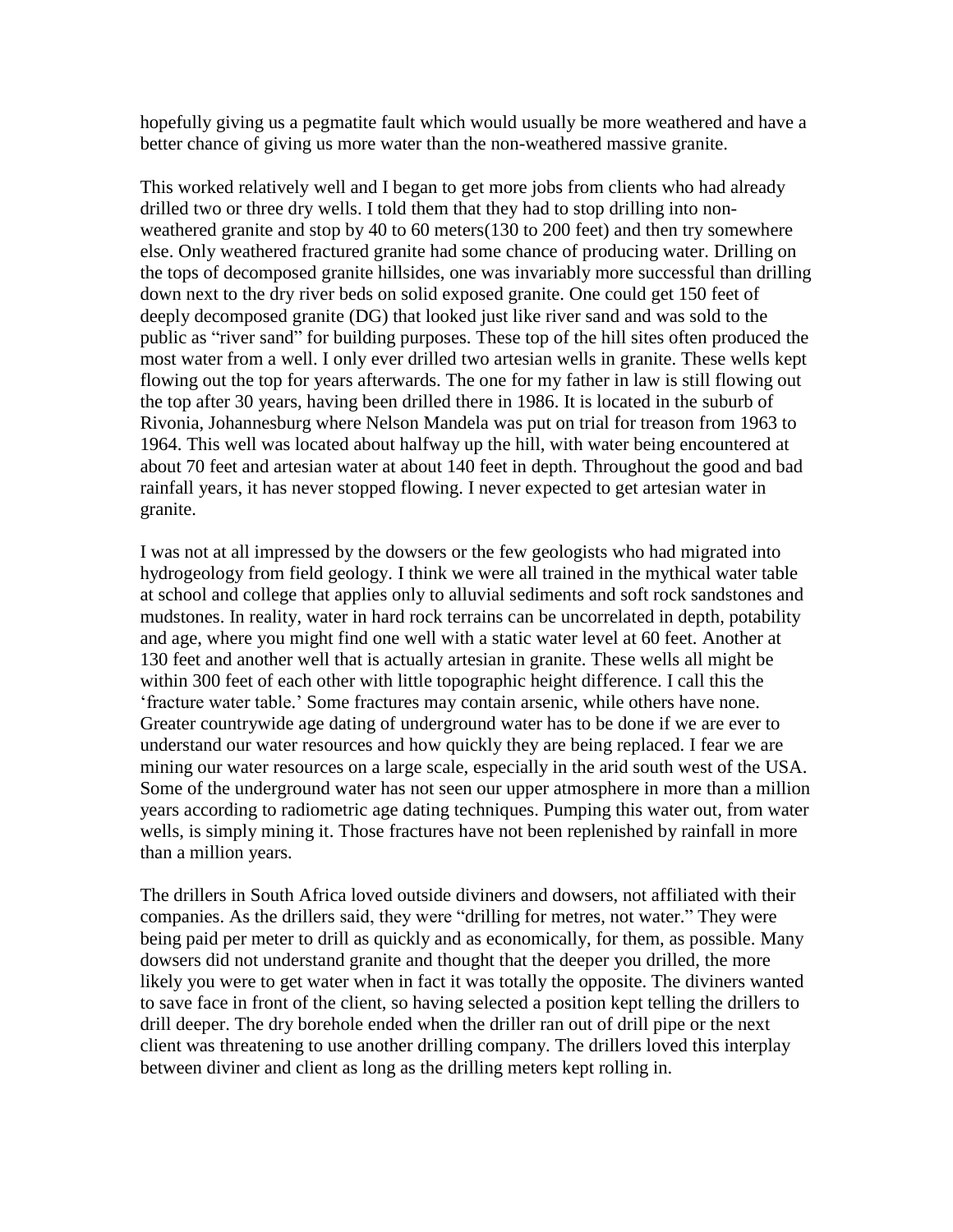I began to notice that although dowsers were pretty bad in being successful in locating water in granite, they were pretty good at locating thin dolerite or diabase dykes with their divining wires. These dykes varied from 10 to 20 feet wide and went straight down into the earth with dips very close to 90 degrees. These dykes could not be seen at the surface, because of 10 to 20 foot of soil cover and they had not been mapped onto the 1:50 000 geological maps, being too small.

Drilling into the non-weathered diabase was as bad as drilling into the non-weathered granite. Diabase was similar in composition to gabbro, which is coarse crystalline basalt, containing feldspar, pyroxene and some olivine. It was darker than granite with more mafic minerals including minor amphiboles and magnetite. It was also a non-porous and non-permeable igneous hard rock that in itself was as dry as non-weathered granite. So the dowsers were picking up magnetic dykes/dikes but not water directly. So when I started drilling into solid diabase, I would simply move the drilling rig 10 feet at a time until we were in the contact zone of broken shattered granite. The diabase dyke had acted as a fissure type eruption and broken the granite. This was a permeable and porous zone and would often give good water well yields on each side of the diabase dyke. Sometimes the dyke was known as a 'tight dike' with the diabase magma "welding" the fracture closed, and doing it so tightly, that it remained impenetrable to water. These were not porous or permeable fractures, so although you could drill a borehole right on the contact zone and get chip samples of both granite and diabase, you never got any water.

One has to realize the conditions I was working in. The granite was almost 3 billion years old and the dikes varied from 200 million to 1.3 billion years in age. One would think that after all that time, the rock would be pretty weathered, but it was not and so was not generally permeable to underground water or porous to rainwater. So I understood that dowsers or diviners, or for that matter inexperienced geologists, (using magnetometers) were not finding water but only changes in the local geology's magnetic field. But because there was a fracture or fault zone, they had a better chance when that fracture was weathered of getting water. So they attributed their dowsing success to locating water when in fact they were just locating water by default. You see, when rocks shear and melt in a fault zone and the crystals of feldspar, biotite, magnetite, quartz, amphibole, pyroxene and olivine align in the direction of that fault, a small magnetic field is introduced into the earth, which aligns perfectly with the dike or fault. The bigger and longer the dike, the stronger the magnetic field. Some dykes and faults are thousands of miles long.

So I now had a cheap magnetometer, as a dowsing tool, that I or anybody could use in the form of conventional steel L rods, which were not very sensitive and could not find water. So I designed a dowsing wire that was curled, like a spring, giving me more length of steel to intersect more magnetic flux lines, from the fault or dyke. A much stronger more accurate dowsing rod or wire was born and I could quickly find some positions to depth test, using Schlumberger's Electrical Resistivity surveying method. By increasing the spacing of my outer 2 electrodes in my electrical resistivity surveys, I could now check whether I had increasing current and at the same time decreasing resistance with depth, which usually implied I had a good chance of getting underground water. When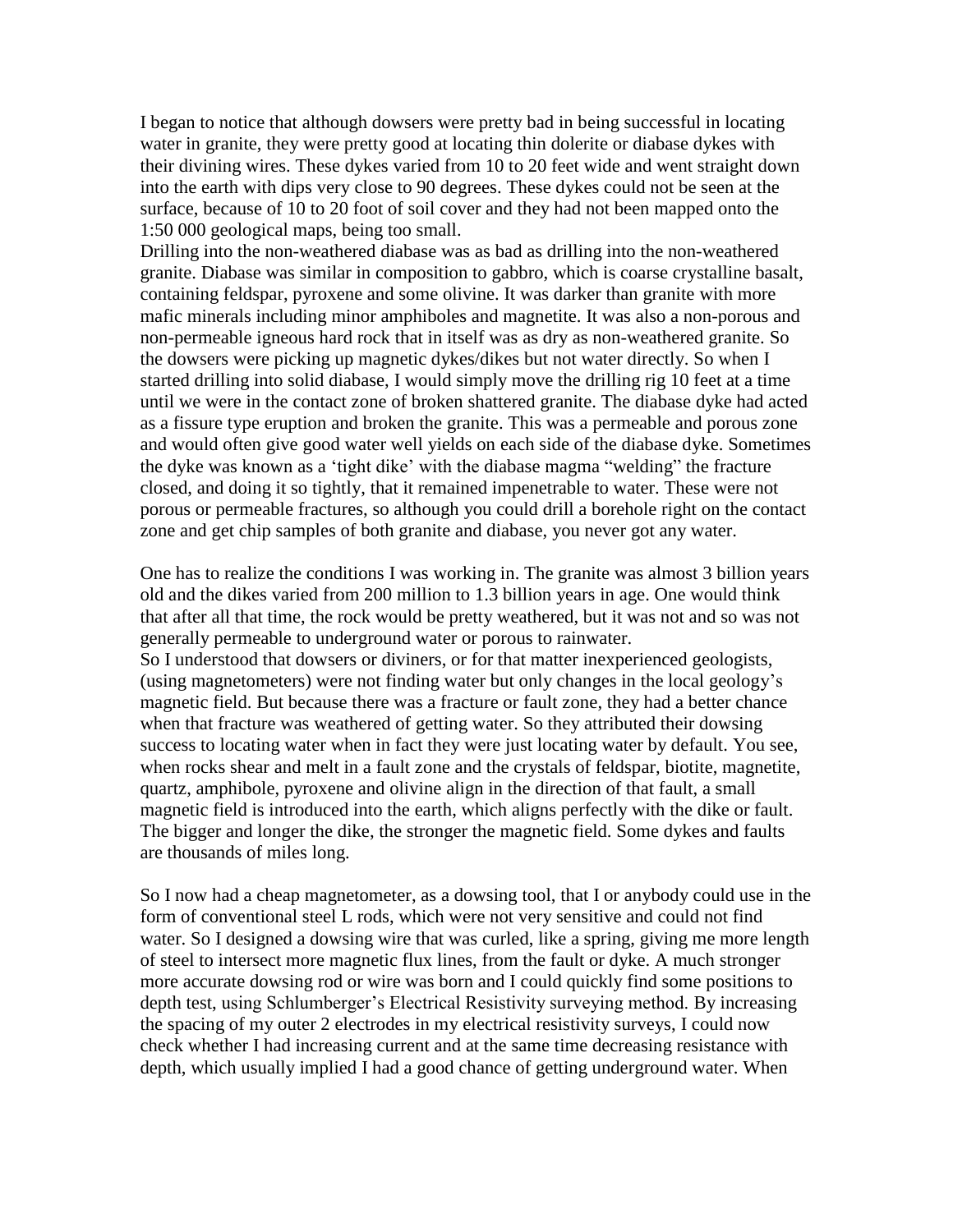resistance climbed and current fell, I knew I had located solid non-weathered granite and there would be no point in drilling any deeper.

I began to show my clients how to dowse. Most people could dowse and come across the same fields as I did within minutes of being shown how to hold the dowsing wires correctly. This was true for kids from about 5 years of age and up. In fact they were usually better than the adults, having no preconceived ideas of why it should or should not work. Explaining to adults that they were not locating underground water, by dowsing, but only changes in magnetic fields, correlated to changes in geology left most of them dissatisfied.

Electrical resistivity surveys are time and labor intensive and it could take many days or weeks to complete a grid survey and select a position, depending on the property size. I often found people were not prepared to pay me the hundreds to thousands of dollars for the work concerned but were only too happy to pay a diviner or dowser to site water or drill dry wells costing thousands to tens of thousands of dollars.

By the way, a magnetometer was often used by geologists to locate water indirectly. It only finds changes in magnetic fields and does not detect underground water. Seismics or sound waves offer only a guide to the density of rocks, but do not guarantee water either. Ask the oil and gas industry on how many potential wells looked promising but ended up dry or not producing at all. Gravity surveys, only show different densities of rocks which might or might not produce water if you selected this geophysical method to locate your well.

Over the years, I have come to understand multiple changes in magnetic fields represented by my dowsing rod's multiple swings, while walking in a certain direction, actually represent fault and dike swarms. These and intersecting fields can translate into a higher than average chance of improving the likelihood for underground water. There is no guarantee of finding water, depth to water, water quantity, age of water, salinity or anything else by dowsing. Dowsing with steel L rods is simply a large scale confirmation of magnetic field changes that you hope will show a fractured section of the earth, which you pray will give you a well with decent water, when you drill a borehole at that location.

You also do not need two dowsing wires to find a magnetic field change, you only need one. Dowsers tend to stop walking when and where their two wires cross in their left and right hands. That is only half the story. The wires do not cross, they continue to circumscribe 360 degree circles in your hands, if you let them, as a compass needle keeps turning following the strongest magnetic field. Where the dowsing rod spins in a 360 circle that is where you have a good intersection of two magnetic fields and a good chance of finding water. Two wires will always cross in front of you for a single field change(a single fault or dyke), but to get them to rotate in a complete 360 degree circle WHILE STANDING ALMOST STILL is a true magnetic field intersection. This is simply your dowsing rod trying to align with two different magnetic fields and being pulled one way and then another. It does not mean you have located water however, just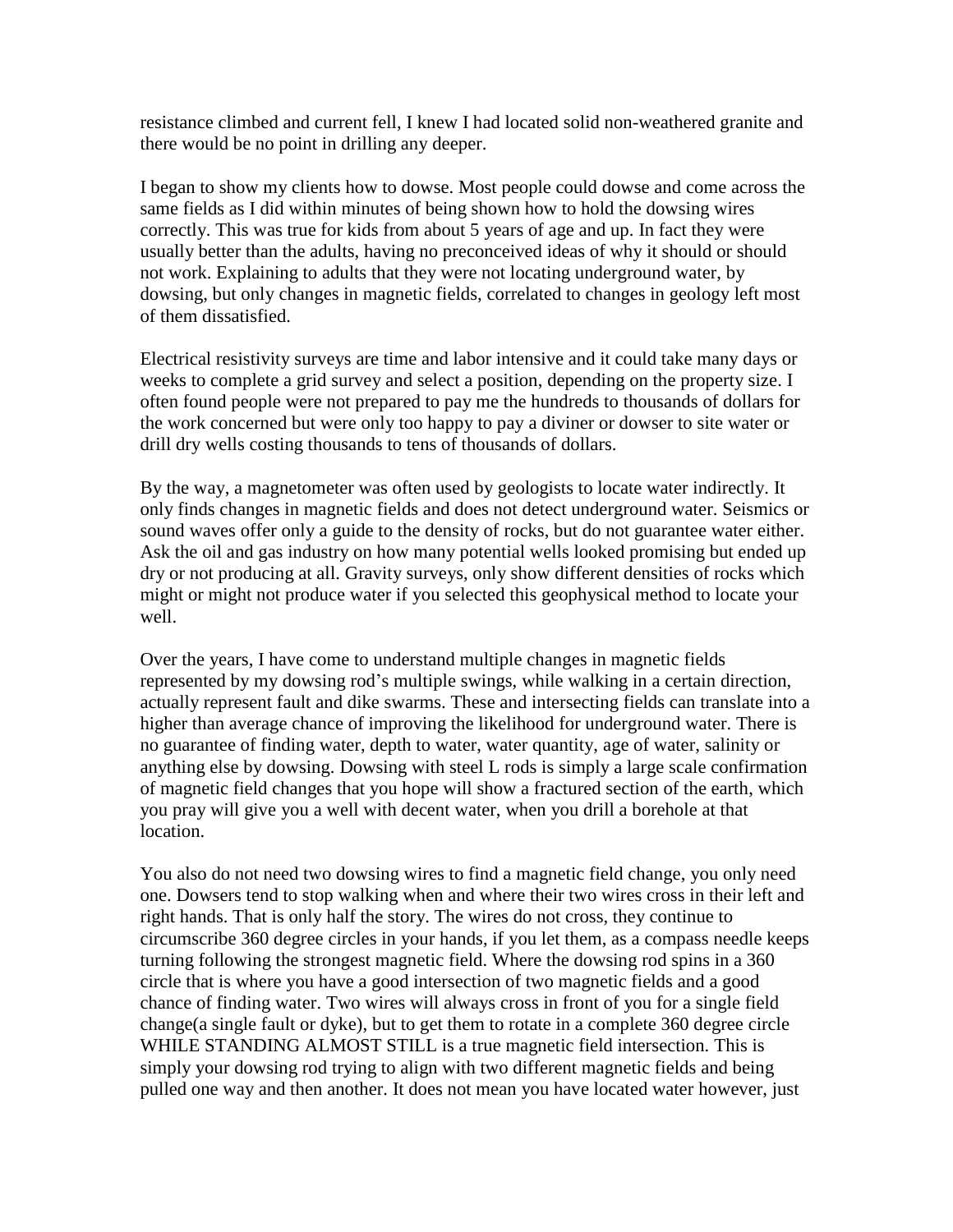good changes in the magnetic fields of the local rock. You stand a better chance of getting water in hard weathered igneous rocks in such a location than in the massive, plutonic, non-weathered rocks nearby.

Dowsing would be totally useless for locating a horizontal plutonic sill with a good magnetic field. Sills are similar to horizontal flood basalts, when there is no change in magnetic field while walking across a non-fractured or intruded surface. If the sill does not change in thickness or magnetic intensity, one might find a weathered layer above and below this sill containing plenty of underground water and never detect it by dowsing, because dowsing is more attuned to picking up magnetic fields cutting across vertical or near vertical geology changes, than horizontal changes in rock type with depth. The magnetic field effect becomes muted with depth. Much as a very strong earthquake at 650 kilometers in depth is hardly detected by people, even though instruments pick it up. Strong earthquakes at 10 to 35 kilometers in depth kill tens to hundreds of thousands of people by their local shockwaves.

In summary, dowsing only locates magnetic fields and not water. Magnetic fields represent breaks in the earth's geology and a higher likelihood of finding water in that fractured zone.

The more you dowse and observe, the better you will get.

There are other dowsing methods. There are many con artists. Keep your eyes and ears wide open and your check book in your pocket.

Dowsing with steel L rods is not a magic trick and has limitations for locating water. It is a great deal of fun when first used, as you can with a little help from a curled piece of wire, feel magnetic fields. It is a sort of "sixth sense." Many dowsers or diviners talk about ley lines. I think most of these are just plain old Earth magnetic fields associated with faults and dikes. I certainly attribute no spiritual or gift sense to ley line talk. The only bad Karma, I can attribute to an extra big ley line such as the San Andreas Fault, is the bad karma you will get if you build your house on it.

If you find a large quartz fracture in granite by dowsing and that fracture contains gold, all that can be said is that you successfully found a good change in the magnetic field of the granite and not that you successfully dowsed for gold. If however, every fracture you dowse around the world contains gold, then I too will be coming to you for dowsing lessons and you too can collect a Nobel Prize.

Lastly there are magnetic field maps of the whole world showing correlation to faults and dykes, for the very big ones at least. Those large scale maps can be obtained for a few dollars or online from your local geological survey.

I have done no pendulum dowsing and very little forked stick (Piezoelectricity?) and density dowsing. Density dowsing from what I have seen is detecting changes in the density of rocks by holding a bottle of water, a rock or a brick and walking with it. When it tilts or falls over through slight changes in gravity, you have again found differences in the density of rocks which may or may not help you find water. Gravity surveys are used